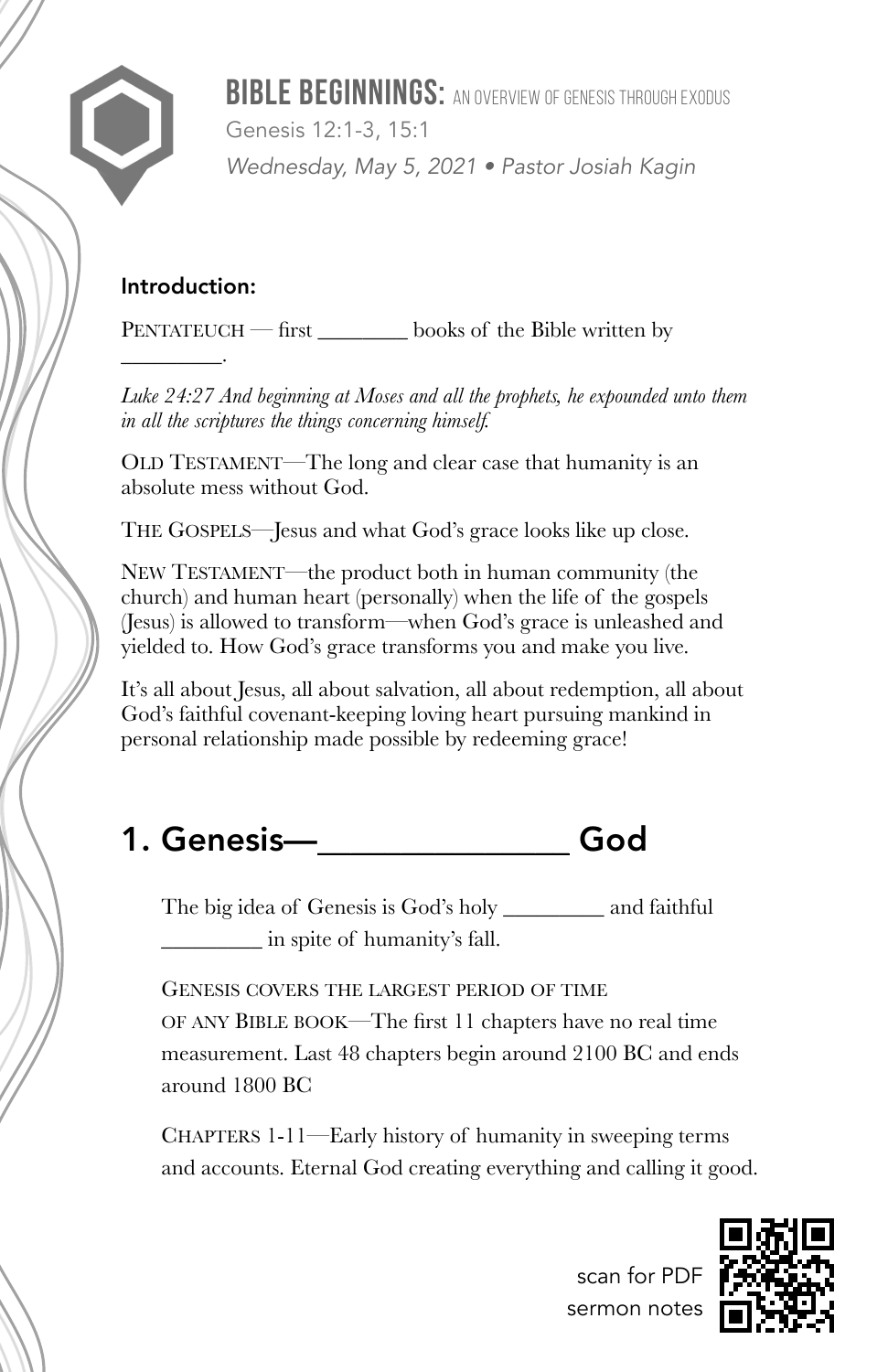Man immediately choosing sin over God and falling from relationship with Him.

CHAPTERS 12-50— God begins to deal personally with a man (Abram) and his family to rescue humanity and redeem all of His fallen creation.

*Genesis 12:1-3 Now the LORD had said unto Abram, Get thee out of thy country, and from thy kindred, and from thy father's house, unto a land that I will shew thee: 2 And I will make of thee a great nation, and I will bless thee, and make thy name great; and thou shalt be a blessing: 3 And I will bless them that bless thee, and curse him that curseth thee: and in thee shall all families of the earth be blessed.*

*Genesis 15:1 After these things the word of the LORD came unto Abram in a vision, saying, Fear not, Abram: I am thy shield, and thy exceeding great reward.*

*Genesis 18:18 Seeing that Abraham shall surely become a great and mighty nation, and all the nations of the earth shall be blessed in him?*

*Genesis 49:18 I have waited for thy salvation, O LORD.*

*Genesis 50:19-21 And Joseph said unto them, Fear not: for am I in the place of God? 20 But as for you, ye thought evil against me; but God meant it unto good, to bring to pass, as it is this day, to save much people alive. 21 Now therefore fear ye not: I will nourish you, and your little ones. And he comforted them, and spake kindly unto them.*

GENESIS PROVIDES US WITH FOUNDATIONAL FRAMEWORK AND UNDERSTANDING OF:

Who we are, where we came from, what's wrong with us

Who God is, how he relates to us, what is eternal plan and promises are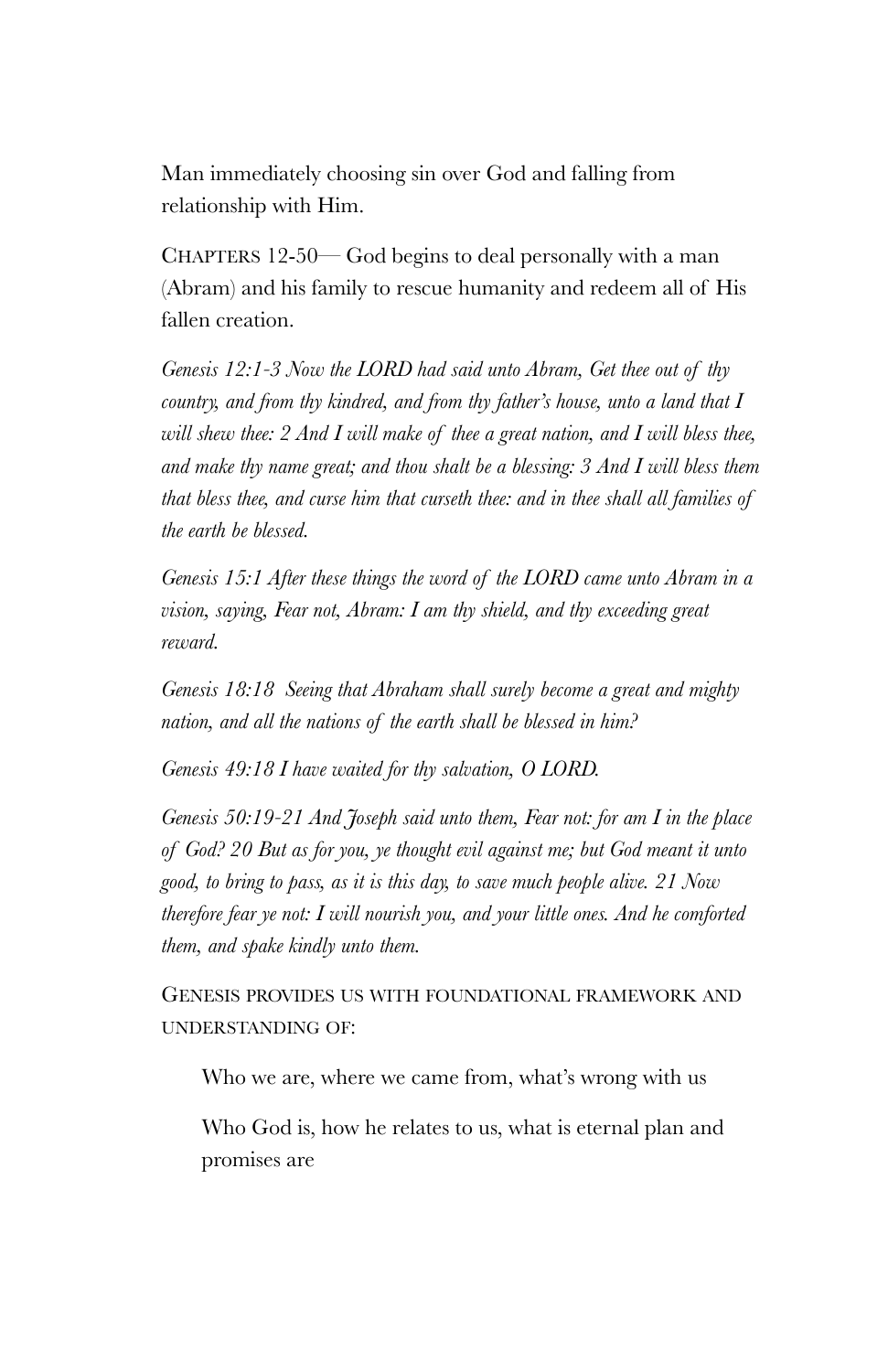Why we are here, what we are doing, and where we are going GENESIS GIVES A WORLD-VIEW THAT LAYS THE FOUNDATION FOR THE REST OF THE BIBLE!

Genesis gives us an understanding that redemption will result from the COVENANTS of God not the behavior of men!

Genesis clearly establishes the deep flaws of humanity and the only hope in God's grace.

Genesis is an early account of God's ultimate dependability and faithfulness, and man's absolute sinfulness and brokenness.

## 2. Exodus—\_\_\_\_\_\_\_\_\_\_\_\_\_\_\_\_\_ God

The big idea of Exodus is \_\_\_\_\_\_\_\_\_\_\_\_\_\_\_\_\_\_\_\_\_\_!

This book picks up at about 1500 BC and covers about 80 years of critical history of the family of Abraham becoming the Nation of Israel.

*Exodus 14:13 And Moses said unto the people, Fear ye not, stand still, and see the salvation of the LORD, which he will shew to you to day: for the Egyptians whom ye have seen to day, ye shall see them again no more for ever.*

*Exodus 15:2 The LORD is my strength and song, and he is become my salvation: he is my God, and I will prepare him an habitation; my father's God, and I will exalt him.*

### TWO PARTS

Chapters 1-18 - God delivering and redeeming his people out of slavery.